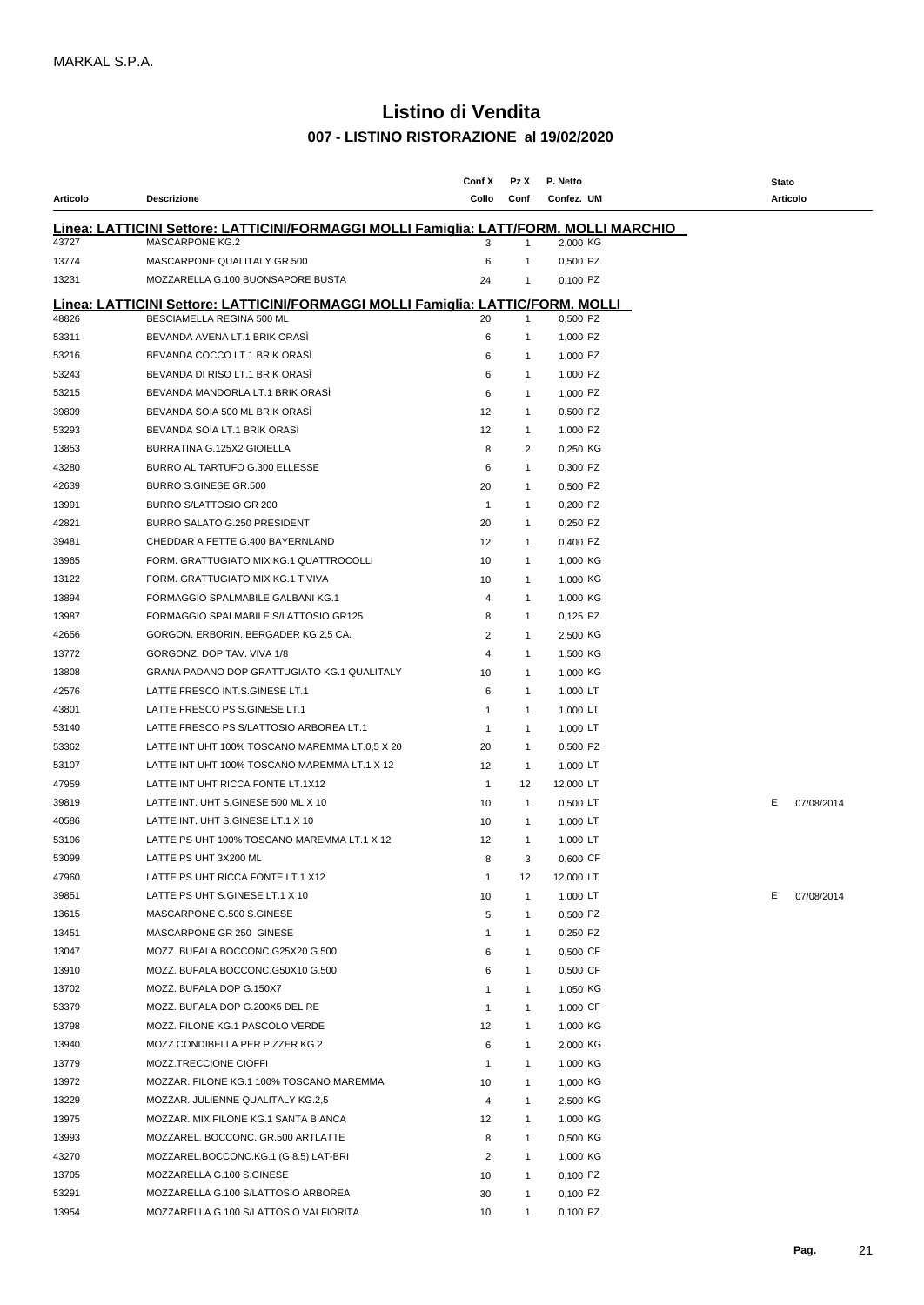## **- LISTINO RISTORAZIONE al 19/02/2020 Listino di Vendita**

| Articolo | <b>Descrizione</b>                                                                                                               | Conf X<br>Collo | Pz X<br>Conf   | P. Netto<br>Confez. UM | Stato<br>Articolo |
|----------|----------------------------------------------------------------------------------------------------------------------------------|-----------------|----------------|------------------------|-------------------|
|          |                                                                                                                                  |                 |                |                        |                   |
| 13976    | <u>Linea: LATTICINI Settore: LATTICINI/FORMAGGI MOLLI Famiglia: LATTIC/FORM. MOLLI</u><br>MOZZARELLA GR 100 100% TOSCANO MAREMMA |                 | $\mathbf{1}$   | 0,100 PZ               |                   |
| 39129    | PANNA ACIDA G.200 BAYERNLAND                                                                                                     | 20              | $\mathbf{1}$   | 0,200 PZ               |                   |
| 49025    | PANNA CUCINA REGINA 500 ML                                                                                                       | 20              | $\mathbf{1}$   | 0,500 PZ               |                   |
| 46188    | PANNA CULINAIRE DEBIC LT.1                                                                                                       | 6               | $\mathbf{1}$   | 1,000 LT               |                   |
| 44377    | PANNA DA MONTARE BAYERNLAND BRIK LT.1                                                                                            | 12              | $\mathbf{1}$   | 1,000 PZ               |                   |
| 40373    | PANNA DA MONTARE PRIMA BLANCA LT.1                                                                                               | 6               | $\mathbf{1}$   | 1,000 LT               |                   |
| 46189    | PANNA DA MONTARE STAND & OVER.DEBIC LT.1                                                                                         | 6               | $\mathbf{1}$   | 1,000 LT               |                   |
| 42628    | PANNA FRESCA S.GINESE LT.1                                                                                                       | 10              | $\mathbf{1}$   | 1,000 LT               |                   |
| 44971    | PANNA QUALITALY M.GOURM.DA MONTARE NO ZUCC.<br>LT.1                                                                              | 12              | $\mathbf{1}$   | 1,000 LT               |                   |
| 44625    | PANNA SPRAY G.700 DEBIC                                                                                                          | 6               | $\mathbf{1}$   | 0,700 PZ               |                   |
| 46201    | PANNA VEGETALE NO ZUCC. DEBIC LT1                                                                                                | 6               | $\mathbf{1}$   | 1,000 LT               |                   |
| 13855    | PARMIG. REGG. GRATTUGIATO KG.1 PARMAREGG                                                                                         | 10              | $\mathbf{1}$   | 1,000 KG               |                   |
| 13872    | PARMIGIANO SNACK G20X25 X2CF                                                                                                     | $\overline{2}$  | 25             | 0,500 CF               |                   |
| 13089    | PHILADELPHIA G.62,5 X 8                                                                                                          | 8               | 8              | 0,500 PZ               |                   |
| 13088    | PHILADELPHIA VASCH. KG.1,65                                                                                                      | 4               | $\mathbf{1}$   | 1,650 PZ               |                   |
| 13804    | PREP. ALIMENT. BON PIZZA KG.2                                                                                                    | 5               | $\mathbf{1}$   | 2,000 KG               | E.<br>04/11/2016  |
| 39278    | PREP. VEGET. MEGGLE ZUCCHERATA LT.1                                                                                              | 12              | $\mathbf{1}$   | 1,000 LT               |                   |
| 13291    | PROVOLA AFF.TRANCIO KG.1 PREF.                                                                                                   | 5               | $\mathbf{1}$   | 1,000 KG               |                   |
| 13846    | PROVOLA AFFUM.KG.2 CA TRINACRIA                                                                                                  | 4               | $\mathbf{1}$   | 2,000 KG               |                   |
| 53041    | RICOTTA GENTILE AMIANTINA AGRIQUALITA' GR 350                                                                                    | 6               | $\mathbf{1}$   | 0,350 PZ               |                   |
| 13977    | RICOTTA GR 500 100% TOSCANA MAREMMA                                                                                              | -1              | $\overline{1}$ | 0,500 PZ               |                   |
| 13973    | RICOTTA GR.250 100% TOSCANA MAREMMA                                                                                              | $\mathbf{1}$    | $\overline{1}$ | 0,250 PZ               |                   |
| 13882    | RICOTTA INVERNIZZI KG.1.5                                                                                                        | 2               | $\mathbf{1}$   | 1,500 KG               |                   |
| 13549    | RICOTTA KG.1,5 SAN GINESE                                                                                                        | 2               | $\mathbf{1}$   | 1,500 KG               |                   |
| 13824    | RICOTTA PURA PECORA KG.1.6 CA MAREMMA                                                                                            | $\overline{4}$  | $\mathbf{1}$   | 1,600 KG               |                   |
| 13939    | RICOTTA PURA PECORA KG.1.8 PIENZA                                                                                                | 4               | $\mathbf{1}$   | 1,800 KG               |                   |
| 13698    | RICOTTA PURA PECORA S.GINESE KG.1,8 CA                                                                                           | $\overline{4}$  | $\mathbf{1}$   | 1,800 KG               |                   |
| 13472    | RICOTTA S.LUCIA GR.250                                                                                                           | 8               | $\mathbf{1}$   | 0,250 PZ               |                   |
| 13974    | RICOTTA VACCINA KG.1,5 100% TOSCANA MAREMMA                                                                                      | $\mathbf{1}$    | $\overline{1}$ | 1,500 PZ               |                   |
| 13111    | SOTTILETTE 7 F KRAFT G.200                                                                                                       | 72              | $\overline{7}$ | 0,200 CF               |                   |
| 13816    | STRACCHINO GR.100 BONTA' VIVA                                                                                                    | 12              | $\mathbf{1}$   | 0,100 PZ               |                   |
| 13985    | STRACCHINO GR.165 S.GINESE                                                                                                       | 18              | $\overline{1}$ | 0,165 PZ               |                   |
| 13815    | STRACCHINO KG.1 CA BONTA' VIVA                                                                                                   | 4               | $\mathbf{1}$   | 1,000 KG               |                   |
| 13648    | <b>STRACCIATELLA</b>                                                                                                             |                 | -1             | 1,000 KG               |                   |
| 13261    | TOMINI PER GRIGLIA FR.                                                                                                           | $\mathbf{1}$    | 12             | 1,200 KG               |                   |